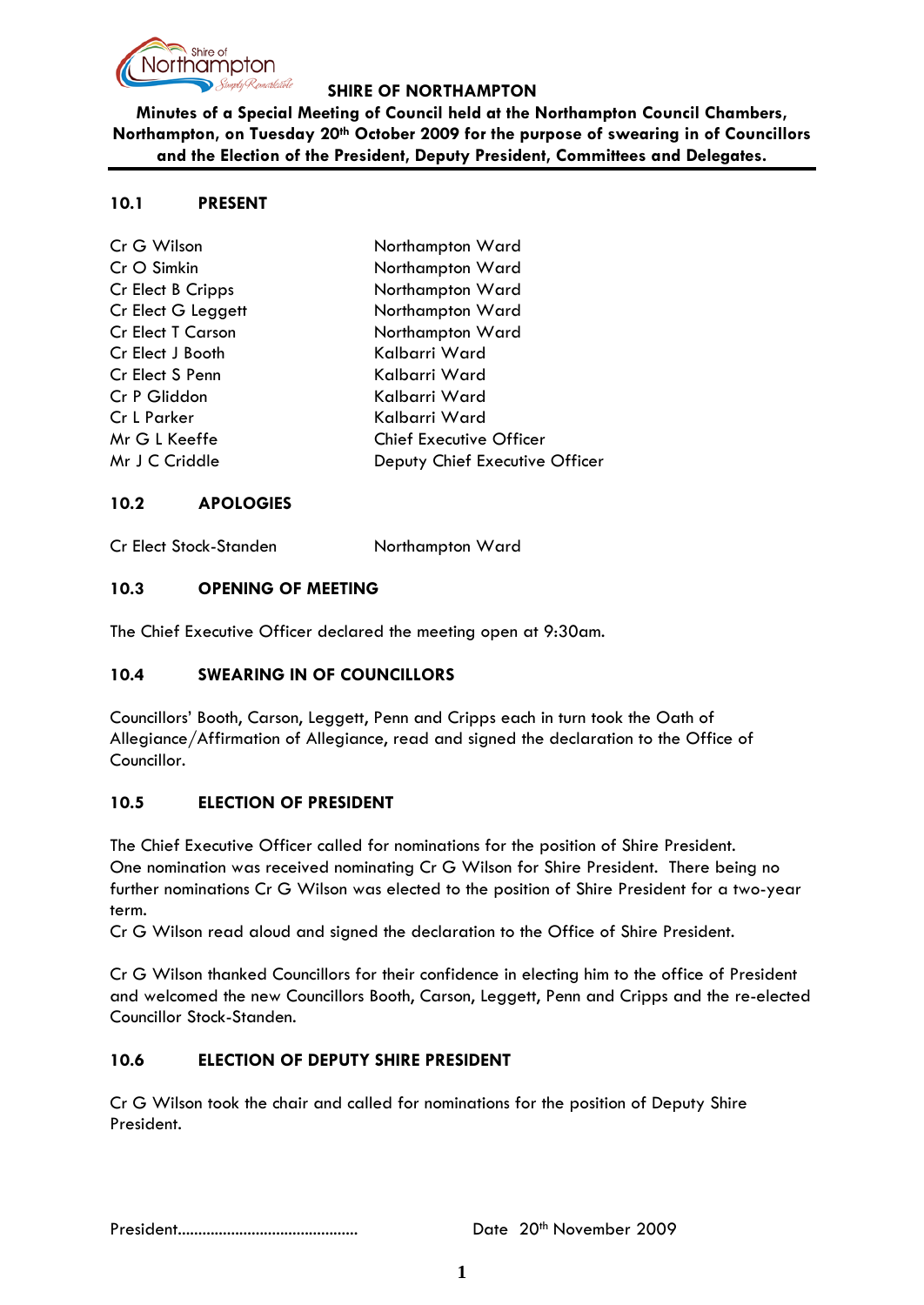

# **Minutes of a Special Meeting of Council held at the Northampton Council Chambers, Northampton, on Tuesday 20th October 2009 for the purpose of swearing in of Councillors and the Election of the President, Deputy President, Committees and Delegates.**

One nomination was received nominating Cr L Parker for Deputy Shire President. There being no further nominations Cr L Parker was elected to the position of Deputy Shire President for a two-year term.

Cr L Parker read aloud and signed the declaration to the Office of Deputy Shire President.

## **10.7 QUESTION TIME**

There were members of the public present but no questions were raised.

## **10.8 ELECTION OF COMMITTEE'S**

## **10.8.1 AUDIT COMMITTEE**

Moved Cr P Gliddon, seconded Cr G Leggett That the below Councillors be appointed to their respective Committees for a two year term:

#### **Audit Committee**

Cr's G Wilson, L Parker, P Gliddon & S Stock-Standen

**Housing Committee** Cr's G Leggett, G Wilson, J Booth & L Parker, DCEO & EHO/Building Surveyor

## **Disability Services Committee**

Cr's P Gliddon, G Leggett, J Booth and EHO

## **Batavia Coast Regional Organisation Council**

President, Deputy President and CEO (as per BROC agreement) with two alternates being Cr P Gliddon and Cr O Simkin

## **Kalbarri Airport Joint Venture Committee**

Cr's G Wilson, L Parker & CEO Alternates – Cr's P Gliddon & O Simkin

## **Plant Replacement Committee**

Cr's G Wilson, B Cripps, O Simkin, T Carson, S Stock Standen, CEO, Deputy CEO and Manager of Works & Technical Services

# **Staff Occupational, Health & Safety Committee**

Cr G Wilson, Deputy Cr P Gliddon (observer capacity only)

## **Kalbarri Planning Strategy Committee**

Cr's P Gliddon, S Penn, J Booth, Planner & 3 community representatives Deputy's Cr's G Wilson & L Parker

## CARRIED BY ABSOLUTE MAJORITY 9/0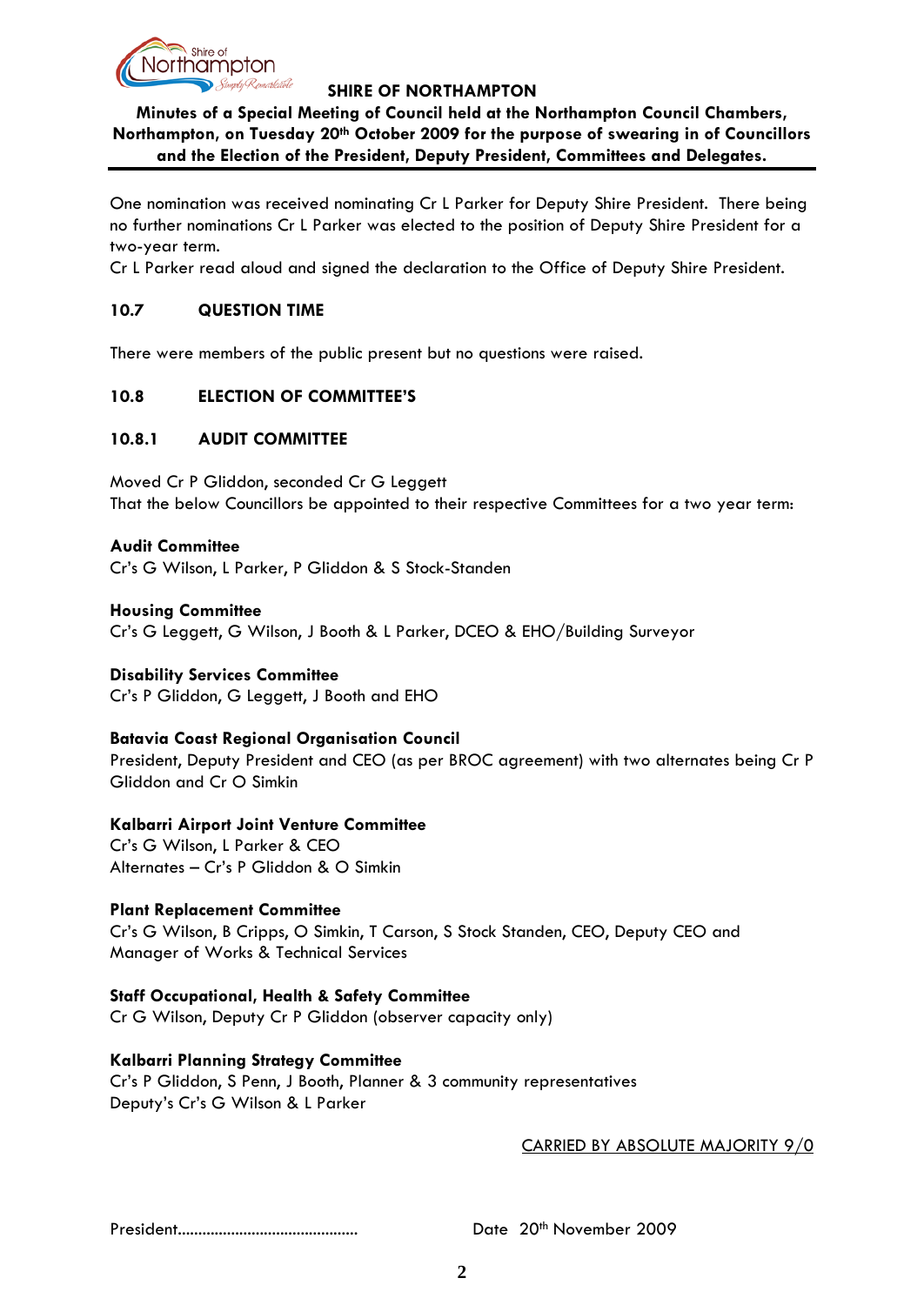

**Minutes of a Special Meeting of Council held at the Northampton Council Chambers, Northampton, on Tuesday 20th October 2009 for the purpose of swearing in of Councillors and the Election of the President, Deputy President, Committees and Delegates.**

## **10.9 ELECTION OF DELEGATES**

Moved Cr O Simkin, seconded Cr B Cripps

That the below Councillors be appointed to delegates of their respective organisation for a two-year term;

**Northampton Townscape Committee** Cr G Leggett

**Northampton Country Club** Cr's B Cripps & O Simkin

**Northampton Tourist Association** Cr G Leggett

**Northampton Historical Society** Cr G Leggett

**Kalbarri Development Association – includes Kalbarri Townscape Committee** Cr's P Gliddon & J Booth

## **Kalbarri Tourist Association**

Cr P Gliddon as delegate & Cr J Booth as deputy

# **Kalbarri Sport & Recreation Club**

Cr L Parker

**Kalbarri Maritime Advisory Committee** Cr's P Gliddon, L Parker and CEO

**Kalbarri Aged Persons Homes Management Committee** Cr P Gliddon

**Agricultural Protection Board & Emu Barrier Fence** Cr T Carson & Cr B Cripps as deputy

**Coastal Sub Group of the Regional Road Group** Cr G Wilson & CEO with Cr L Parker as deputy

**Galena Mining Area Heritage Advisory Committee** Cr P Gliddon & Principal Planner

**Senior Staff Employment Performance Review Panel** Cr's L Parker, P Gliddon, G Wilson, J Booth, O Simkin & CEO